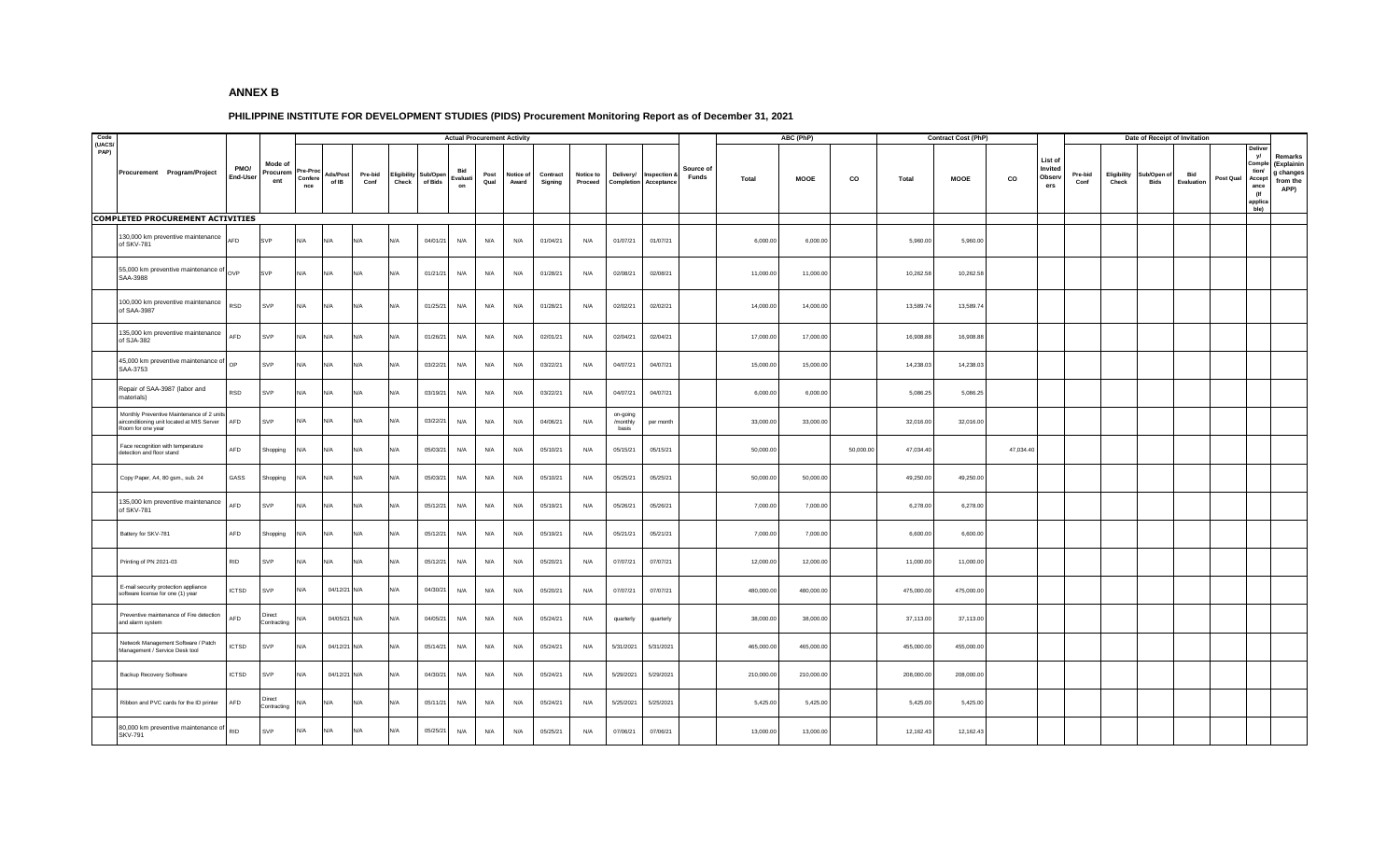| Code<br>(UACS/ |                                                                                                                                                        |                  |                            |                          |                   |                 |                      |                     | <b>Actual Procurement Activity</b>   |              |                    |                     |                      |            |                                              |                    |              | ABC (PhP)   |              |              | <b>Contract Cost (PhP)</b> |              |                                     |                 |                      |                    | Date of Receipt of Invitation |           |                                                                          |                                                        |
|----------------|--------------------------------------------------------------------------------------------------------------------------------------------------------|------------------|----------------------------|--------------------------|-------------------|-----------------|----------------------|---------------------|--------------------------------------|--------------|--------------------|---------------------|----------------------|------------|----------------------------------------------|--------------------|--------------|-------------|--------------|--------------|----------------------------|--------------|-------------------------------------|-----------------|----------------------|--------------------|-------------------------------|-----------|--------------------------------------------------------------------------|--------------------------------------------------------|
| PAP)           | Procurement Program/Project                                                                                                                            | PMO/<br>End-User | Mode of<br>Procurem<br>ent | 're-Pro<br>Confer<br>nce | Ads/Post<br>of IB | Pre-bid<br>Conf | Eligibility<br>Check | Sub/Open<br>of Bids | Bid<br>Evaluati<br>on                | Post<br>Qual | Notice of<br>Award | Contract<br>Signing | Notice to<br>Proceed | Delivery/  | Inspection &<br><b>Completion Acceptance</b> | Source of<br>Funds | Total        | <b>MOOE</b> | CO           | Total        | <b>MOOE</b>                | co           | List of<br>Invited<br>Observ<br>ers | Pre-bid<br>Conf | Eligibility<br>Check | ub/Open of<br>Bids | Bid<br>Evaluation             | Post Qual | Delive<br>V<br>Compl<br>tion/<br>Accept<br>ance<br>(If<br>applic<br>ble) | Remarks<br>(Explainin<br>g changes<br>from the<br>APP) |
|                | Webinar platform (1 year<br>subscription)                                                                                                              | <b>ICTSD</b>     | SVP                        | N/A                      | 05/02/21 N/A      |                 | N/l                  | 05/07/21            | N/A                                  | N/A          | N/A                | 05/25/21            | N/A                  | 06/01/21   | 06/01/21                                     |                    | 155,000.00   | 155,000.00  |              | 152,750.00   | 152,750.00                 |              |                                     |                 |                      |                    |                               |           |                                                                          |                                                        |
|                | 16GB DDR4-2666 DIMM RAM for HP<br>ProDesk 400 & 600 G5 MT Desktops                                                                                     | <b>ICTSD</b>     | Shopping                   | N/A                      | N/A               | N/A             | N/A                  | 05/23/21            | N/A                                  | N/A          | N/A                | 05/26/21            | N/A                  | 06/01/21   | 06/01/21                                     |                    | 50,000.00    | 50,000.00   |              | 49,900.00    | 49,900.00                  |              |                                     |                 |                      |                    |                               |           |                                                                          |                                                        |
|                | Stata MP 17 8-Core (Upgrade from<br>MP 16)Perpetual License with PDF<br>documentation set (ESD)                                                        | Research         | Direct Contrac N/A         |                          | N/A               | N/A             | N/A                  | 5/27/2021           | N/A                                  | N/A          | N/A                | 05/27/21            | N/A                  | 5/30/2021  | 05/30/21                                     |                    | 141,782.31   | 141,782.31  |              | 141,782.31   | 141,782.31                 |              |                                     |                 |                      |                    |                               |           |                                                                          |                                                        |
|                | EViews 12 Single User Upgrade from<br>V.10 Upgrade # 10B01138 - 47Serial Research<br>#12B                                                              |                  | Direct Contrac N/A         |                          | N/A               | N/A             | N/A                  | 5/27/2021           | N/A                                  | N/A          | N/A                | 05/27/21            | N/A                  | 5/30/2021  | 5/30/2021                                    |                    | 348,448.05   | 348,448.05  |              | 348,448.05   | 348,448.05                 |              |                                     |                 |                      |                    |                               |           |                                                                          |                                                        |
|                | Printing of PN 2021-01, 02 & 04                                                                                                                        | <b>RID</b>       | SVP                        | N/A                      | N/A               | N/A             | $N/\Delta$           | 05/18/21            | N/A                                  | N/A          | N/A                | 05/29/21            | N/A                  | 06/30/21   | 06/30/21                                     |                    | 36,000.00    | 36,000.00   |              | 36,000.00    | 36,000.00                  |              |                                     |                 |                      |                    |                               |           |                                                                          |                                                        |
|                | Appraisal of one unit Nissan Urvan<br>Escapade 2008 model to determine<br>the current market Value for disposal<br>purposes.                           | AFD              | SVP                        | N/A                      | N/A               | N/A             | N/A                  | 5/28/2021           | N/A                                  | N/A          | N/A                | 06/01/21            | N/A                  | 06/07/21   | 07/06/21                                     |                    | 5,000.00     | 5,000.00    |              | 5,000.00     | 5,000.00                   |              |                                     |                 |                      |                    |                               |           |                                                                          |                                                        |
|                | 140,000 km preventive maintenance AFD<br>of SJA-382                                                                                                    |                  | SVP                        | N/A                      | N/A               | N/A             | IN/A                 | 04/01/21            | N/A                                  | N/A          | N/A                | 06/10/21            | N/A                  | 06/07/21   | 06/07/21                                     |                    | 34,000.00    | 34,000.00   |              | 33,229.29    | 33,229.29                  |              |                                     |                 |                      |                    |                               |           |                                                                          |                                                        |
|                |                                                                                                                                                        |                  |                            |                          |                   |                 |                      |                     |                                      |              | N/A                |                     | N/A                  |            |                                              |                    |              |             |              |              |                            |              |                                     |                 |                      |                    |                               |           |                                                                          |                                                        |
|                | Firewall Appliance                                                                                                                                     | <b>ICTSD</b>     | . Bidding                  | 04/29/21                 | 05/07/21          |                 | 05/10/21 05/10/21    |                     | 05/24/21 05/24/21 5/29/2021 06/25/21 |              |                    | 07/22/21            | 07/22/21             | 07/30/21   | 07/30/21                                     |                    | 2,500,000,00 |             | 2,500,000.0  |              |                            |              |                                     |                 |                      |                    |                               |           |                                                                          |                                                        |
|                | Network Attached Storage                                                                                                                               | <b>ICTSD</b>     | . Bidding                  | 04/29/21                 | 05/07/21          |                 | 05/10/21 05/10/21    |                     | 05/24/21 05/24/21 5/29/2021 06/17/21 |              |                    | 07/23/21            | 23/7/221             | 10/14/2021 | 11/14/2021                                   |                    | 1,100,000.00 |             | 1,100,000.00 |              |                            |              |                                     |                 |                      |                    |                               |           |                                                                          |                                                        |
|                | Rack Mounted Servers                                                                                                                                   | <b>ICTSD</b>     | . Bidding                  | 04/29/21                 | 05/07/21          |                 | 05/10/21 05/10/21    |                     | 05/24/21 05/24/21 5/29/2021 06/24/21 |              |                    | 07/16/21            | 07/16/21             | 11/15/2021 | 11/15/2021                                   |                    | 2,000,000.00 |             | 2,000,000.0  |              |                            |              |                                     |                 |                      |                    |                               |           |                                                                          |                                                        |
|                | Laptop Computers                                                                                                                                       | <b>ICTSD</b>     | . Bidding                  | 06/29/21                 | 07/01/21          |                 | 07/08/21 07/08/21    |                     | 07/22/21 07/22/21 07/24/21           |              | 09/20/21           | 10/04/21            | 10/04/21             |            |                                              |                    | 1,575,000.00 |             | 1,575,000.00 | 1,390,347.00 |                            | 1,390,347.00 |                                     |                 |                      |                    |                               |           |                                                                          |                                                        |
|                | suppiy or labor<br>Correction of Thermal Anomaly at the<br>PIDS office upgrading of wire<br>connecting the PIDS Server Room                            | AFD              | SVP                        | N/A                      | N/A               | N/A             | N/A                  | 07/15/21            | N/A                                  | N/A          | N/A                | 07/19/21            | N/A                  | 07/30/21   | 07/30/21                                     |                    | 36,140.72    | 36,140.72   |              | 36,140.72    | 36,140.72                  |              |                                     |                 |                      |                    |                               |           |                                                                          |                                                        |
|                | Supply of labor and materials for the<br>20,000 km preventive maintenance of AFD<br>official vehicle Nissan Premium with<br>temporary plate no. 131210 |                  | SVP                        | N/A                      | N/A               | N/A             | N/A                  | 07/20/21            | N/A                                  | N/A          | N/A                | 07/22/21            | N/A                  | 07/25/21   | 07/25/21                                     |                    | 14,997.00    | 14,997.00   |              | 14,997.00    | 14,997.00                  |              |                                     |                 |                      |                    |                               |           |                                                                          |                                                        |
|                | PMS 60k Toyota Innova SAA 3988                                                                                                                         | OVP              | SVP                        | N/A                      | N/A               | N/A             | N/A                  | 08/05/21            | N/A                                  | N/A          | N/A                | 08/19/21            | N/A                  | 08/22/21   | 08/22/21                                     |                    | 20,361.99    | 20,361.99   |              | 20,361.99    | 20,361.99                  |              |                                     |                 |                      |                    |                               |           |                                                                          |                                                        |
|                | Labor and materials 50,000km PMS<br>Toyota Fortuner SAA 3753                                                                                           |                  | <b>SVP</b>                 | N/A                      | N/A               | N/A             | $N/\Delta$           | 07/03/21            | N/A                                  | N/A          | N/A                | 07/12/21            | N/A                  | 07/13/21   | 07/13/21                                     |                    | 12,037.08    | 12,037.08   |              | 12,037.08    | 12,037.08                  |              |                                     |                 |                      |                    |                               |           |                                                                          |                                                        |
|                | <b>PMS 781</b>                                                                                                                                         | AFD              | SVP                        | N/A                      | N/A               | N/A             | $N$ /                | 07/03/21            | N/A                                  | N/A          | N/A                | 07/12/21            | N/A                  | 07/13/21   | 07/13/21                                     |                    | 12,257.00    | 12,257.00   |              | 12,257.00    | 12,257.00                  |              |                                     |                 |                      |                    |                               |           |                                                                          |                                                        |
|                | Supply of labor and materials for the<br>repair of official vehicle Toyota<br>Innova with plate no. SAA-3987                                           | <b>RSD</b>       | SVP                        | N/A                      | N/A               | N/A             | N/A                  | 07/03/21            | N/A                                  | N/A          | N/A                | 07/12/21            | N/A                  | 07/13/21   | 07/13/21                                     |                    | 10,169.70    | 10,169.70   |              | 10,169.70    | 10,169.70                  |              |                                     |                 |                      |                    |                               |           |                                                                          |                                                        |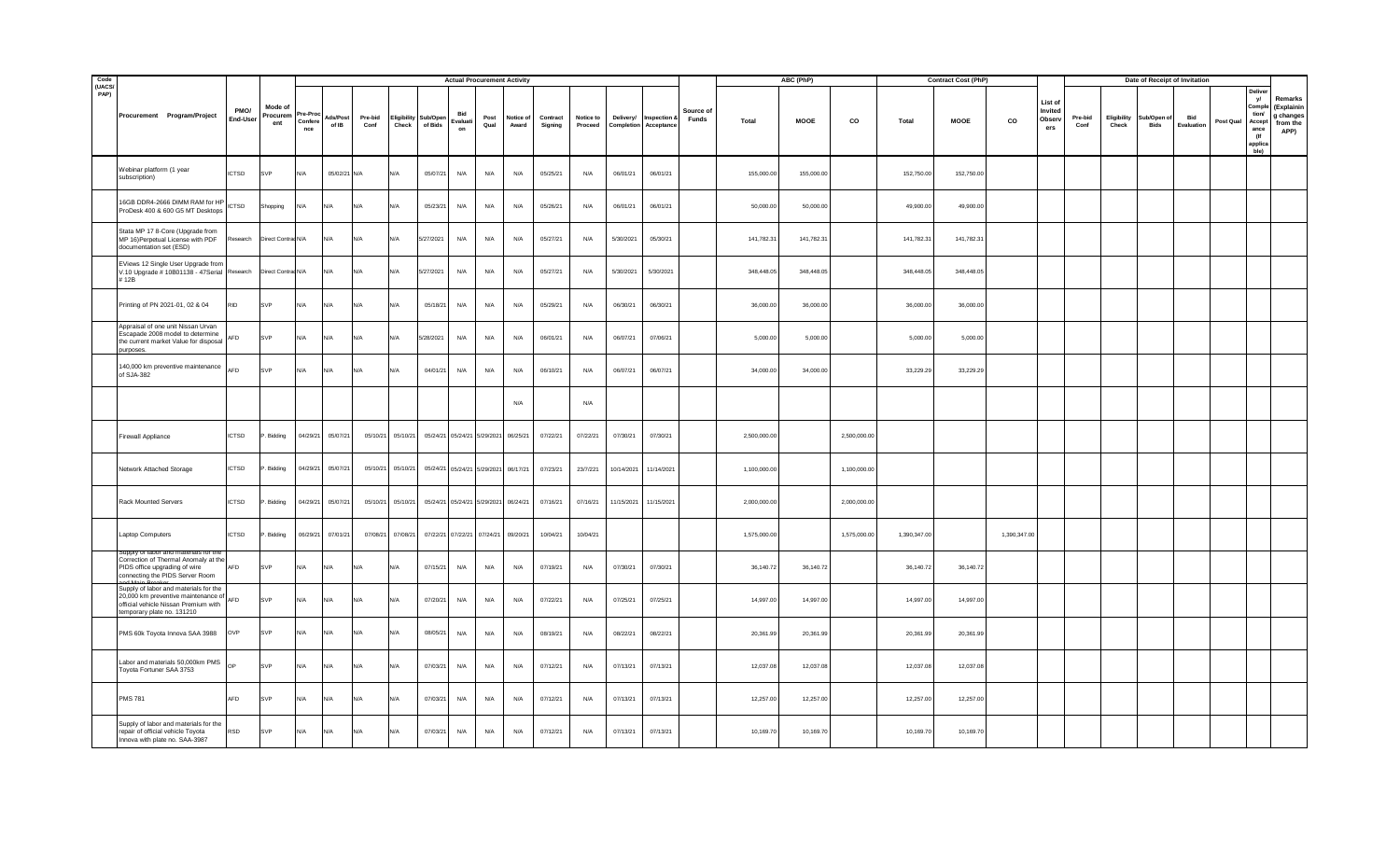| Code<br>(UACS/ |                                                                                                                                                      |                  |                           |                          |                   |                 |                      |                     | <b>Actual Procurement Activity</b> |              |                    |                     |                      |           |                                              |                    |              | ABC (PhP)  |    |              | <b>Contract Cost (PhP)</b> |    |                                    |                 |                      |                    | Date of Receipt of Invitation |           |                                                                            |                                                        |
|----------------|------------------------------------------------------------------------------------------------------------------------------------------------------|------------------|---------------------------|--------------------------|-------------------|-----------------|----------------------|---------------------|------------------------------------|--------------|--------------------|---------------------|----------------------|-----------|----------------------------------------------|--------------------|--------------|------------|----|--------------|----------------------------|----|------------------------------------|-----------------|----------------------|--------------------|-------------------------------|-----------|----------------------------------------------------------------------------|--------------------------------------------------------|
| PAP)           | Procurement Program/Project                                                                                                                          | PMO/<br>End-User | Mode o<br>Procurem<br>ent | 're-Pr<br>Confere<br>nce | Ads/Post<br>of IB | Pre-bid<br>Conf | Eligibility<br>Check | Sub/Open<br>of Bids | Bid<br>Evaluati<br>on              | Post<br>Qual | Notice of<br>Award | Contract<br>Signing | Notice to<br>Proceed | Delivery/ | Inspection &<br><b>Completion Acceptance</b> | Source of<br>Funds | <b>Total</b> | MOOE       | CO | <b>Total</b> | <b>MOOE</b>                | co | List of<br>Invited<br>Obser<br>ers | Pre-bid<br>Conf | Eligibility<br>Check | ub/Open of<br>Bids | Bid<br>Evaluation             | Post Qual | Delive<br>yl<br>Comple<br>tion<br>Accept<br>ance<br>(If<br>applica<br>ble) | Remarks<br>(Explainin<br>g changes<br>from the<br>APP) |
|                | Preventive maintenance of Fire<br>detection and alarm system                                                                                         | AFD              | SVP                       | N/A                      | N/A               | <b>AVA</b>      |                      | 07/03/21            | N/A                                | N/A          | N/A                | 07/12/21            | N/A                  | 07/13/21  | 07/13/21                                     |                    | 148,452.00   | 148,452.00 |    | 148,452.00   | 148,452.00                 |    |                                    |                 |                      |                    |                               |           |                                                                            |                                                        |
|                | Refilling and reconditioning of fire<br>extinguisher; 10lbs dry chemical                                                                             | AFD              | SVP                       | N/A                      | N/A               | N/A             | $N/\Delta$           | 11/02/21            | N/A                                | N/A          | N/A                | 11/11/21            | N/A                  | 11/27/21  | 11/27/21                                     |                    | 3,360.00     | 3,360.00   |    | 3,360.00     | 3,360.00                   |    |                                    |                 |                      |                    |                               |           |                                                                            |                                                        |
|                | Supply of labor and materials for the<br>145,000 km preventive maintenance<br>and repair of official vehicle Toyota<br>Innova with plate no. SJA-382 | AFD              | SVP                       | N/A                      | N/A               | N/A             | N/A                  | 11/20/21            | N/A                                | N/A          | N/A                | 11/23/21            | N/A                  | 11/25/21  | 11/25/21                                     |                    | 13,883.34    | 13,883.34  |    | 13,883.34    | 13,883.34                  |    |                                    |                 |                      |                    |                               |           |                                                                            |                                                        |
|                | Supply of labor and materials for the<br>preventive maintenance of official<br>vehicle Isuzu Crosswind with plate<br>no. SKV 791                     | rid              | SVP                       | N/A                      | N/A               | N/A             | N/A                  | 12/20/21            | N/A                                | N/A          | N/A                | 12/27/21            | N/A                  | 12/28/21  | 12/28/21                                     |                    | 5,644.45     | 5,644.45   |    | 5,644.45     | 5,644.45                   |    |                                    |                 |                      |                    |                               |           |                                                                            |                                                        |
|                | Supply of labor and materials for the<br>preventive maintenance of official<br>vehicle Toyota Innova with plate no.<br>SAA3987                       | \SD              | SVP                       | N/A                      | N/A               | N/A             | N/A                  | 12/23/21            | N/A                                | N/A          | N/A                | 12/27/21            | N/A                  | 12/28/21  | 12/28/21                                     |                    | 11,295.70    | 11,295.70  |    | 11,295.70    | 11,295.70                  |    |                                    |                 |                      |                    |                               |           |                                                                            |                                                        |
|                |                                                                                                                                                      |                  |                           |                          |                   | <b>VA</b>       |                      |                     | N/A                                | N/A          |                    |                     |                      |           |                                              |                    |              |            |    |              |                            |    |                                    |                 |                      |                    |                               |           |                                                                            |                                                        |
|                | 5PAX TOKENS                                                                                                                                          | AFD              | SVP                       | N/A                      | N/A               | N/A             | N/A                  | 05/25/21            | N/A                                | N/A          |                    | 05/29/21            |                      | 05/30/21  | 05/30/21                                     |                    | 35,000.00    | 35,000.00  |    | 35,000.00    | 35,000.00                  |    |                                    |                 |                      |                    |                               |           |                                                                            |                                                        |
|                | 600 PCS RPS 2021-04                                                                                                                                  | <b>RID</b>       | svp                       | N/A                      | N/A               | <b>VA</b>       |                      | 07/15/21            | N/A                                | N/A          |                    | 08/04/21            |                      | 09/09/21  | 09/09/21                                     |                    | 47,880.00    | 47,880.00  |    | 47,880.00    | 47,880.00                  |    |                                    |                 |                      |                    |                               |           |                                                                            |                                                        |
|                | 600 pcs PIDS annual public policy<br>conference (APPC) 2020 proceedings                                                                              | RID              |                           |                          | 07/13/21 N/A      |                 | $N/\Delta$           | 07/15/21            | N/A                                | N/A          |                    | 08/04/21            |                      | 09/09/21  | 09/09/21                                     |                    | 107,040.00   | 107,040.00 |    | 107,040.00   | 107,040.00                 |    |                                    |                 |                      |                    |                               |           |                                                                            |                                                        |
|                | 1000 pcs PIDS 2020 Annual Report                                                                                                                     | <b>RID</b>       |                           |                          | 07/13/21 N/A      |                 | N/l                  | 07/15/21            | N/A                                | N/A          |                    | 08/04/21            |                      | 09/09/21  | 09/09/21                                     |                    | 175,000.00   | 175,000.00 |    | 175,000.00   | 175,000.00                 |    |                                    |                 |                      |                    |                               |           |                                                                            |                                                        |
|                | 600 PCS RPS NO. 2021-02                                                                                                                              | <b>RID</b>       |                           |                          | N/A               | N/A             | $N/\Delta$           | 07/15/21            | N/A                                | N/A          |                    | 08/04/21            |                      | 09/09/21  | 09/09/21                                     |                    | 49,800.0     | 49,800.00  |    | 49,800.00    | 49,800.00                  |    |                                    |                 |                      |                    |                               |           |                                                                            |                                                        |
|                | 600 PCS RPS NO, 2021-03                                                                                                                              | <b>RID</b>       | SVP                       | N/A                      | 07/13/21 N/A      |                 | N/A                  | 07/15/21            | N/A                                | N/A          |                    | 08/09/21            |                      | 09/09/21  | 09/09/21                                     |                    | 51,000.00    | 51,000.00  |    | 51,000.00    | 51,000.00                  |    |                                    |                 |                      |                    |                               |           |                                                                            |                                                        |
|                | 2000 pcs DRN 2021 Jan-Mar and<br>2000 pcs DRN April-June                                                                                             | RID              |                           |                          | 07/13/21 N/A      |                 | N/A                  | 07/15/21            | N/A                                | N/A          |                    | 08/09/21            |                      | 09/09/21  | 09/09/21                                     |                    | 65,000.00    | 65,000.00  |    | 65,000.00    | 65,000.00                  |    |                                    |                 |                      |                    |                               |           |                                                                            |                                                        |
|                | 600 pcs RPS 2021-05                                                                                                                                  | <b>RID</b>       |                           |                          | 07/13/21 N/A      |                 | $N/\Delta$           | 07/15/21            | N/A                                | N/A          |                    | 08/09/21            |                      | 09/09/21  | 09/09/21                                     |                    | 50,700.00    | 50,700.00  |    | 50,700.00    | 50,700.00                  |    |                                    |                 |                      |                    |                               |           |                                                                            |                                                        |
|                | OLP NL Gov USRCAL; 35 licenses<br>Microsooft ExchangeSTDCAL 2019<br>NL Gov USRCAL and 1 license                                                      | <b>ICTSD</b>     | SVP                       | N/A                      | 09/23/21 N/A      |                 | N/I                  | 09/30/21            | N/A                                | 09/30/21     | N/A                | 10/04/21            | 10/04/21             | 10/15/21  | 10/15/21                                     |                    | 332,500.00   | 332,500.00 |    | 332,500.00   | 332,500.00                 |    |                                    |                 |                      |                    |                               |           |                                                                            |                                                        |
|                | 2 pcs tires 205/65R15 yokohama tire<br>(slm) SKV 791                                                                                                 |                  | <b>SHOPPING</b>           | N/A                      | N/A               | N/A             | N/A                  | 09/14/21            | N/A                                | N/A          | N/A                | 10/07/21            | N/A                  | 10/13/21  | 10/13/21                                     |                    | 8,400.00     | 8,400.00   |    | 8,400.00     | 8,400.00                   |    |                                    |                 |                      |                    |                               |           |                                                                            |                                                        |
|                | 600 copies RPS No. 2021-06                                                                                                                           | <b>RID</b>       | SVP                       | N/A                      | N/A               | N/A             |                      | 09/19/21            | N/A                                | N/A          | N/A                | 10/07/21            | N/A                  | 12/06/21  | 12/06/21                                     |                    | 43,020.00    | 43,020.00  |    | 43,020.00    | 43,020.00                  |    |                                    |                 |                      |                    |                               |           |                                                                            |                                                        |
|                | 2 HP toner cartridge CF214A                                                                                                                          | AFD              | SVP                       | N/A                      | N/A               | N/A             | N/A                  | 09/19/21            | N/A                                | N/A          | N/A                | 10/07/21            | N/A                  | 12/06/21  | 12/06/21                                     |                    | 24,000.00    | 24,000.00  |    | 24,000.00    | 24,000.00                  |    |                                    |                 |                      |                    |                               |           |                                                                            |                                                        |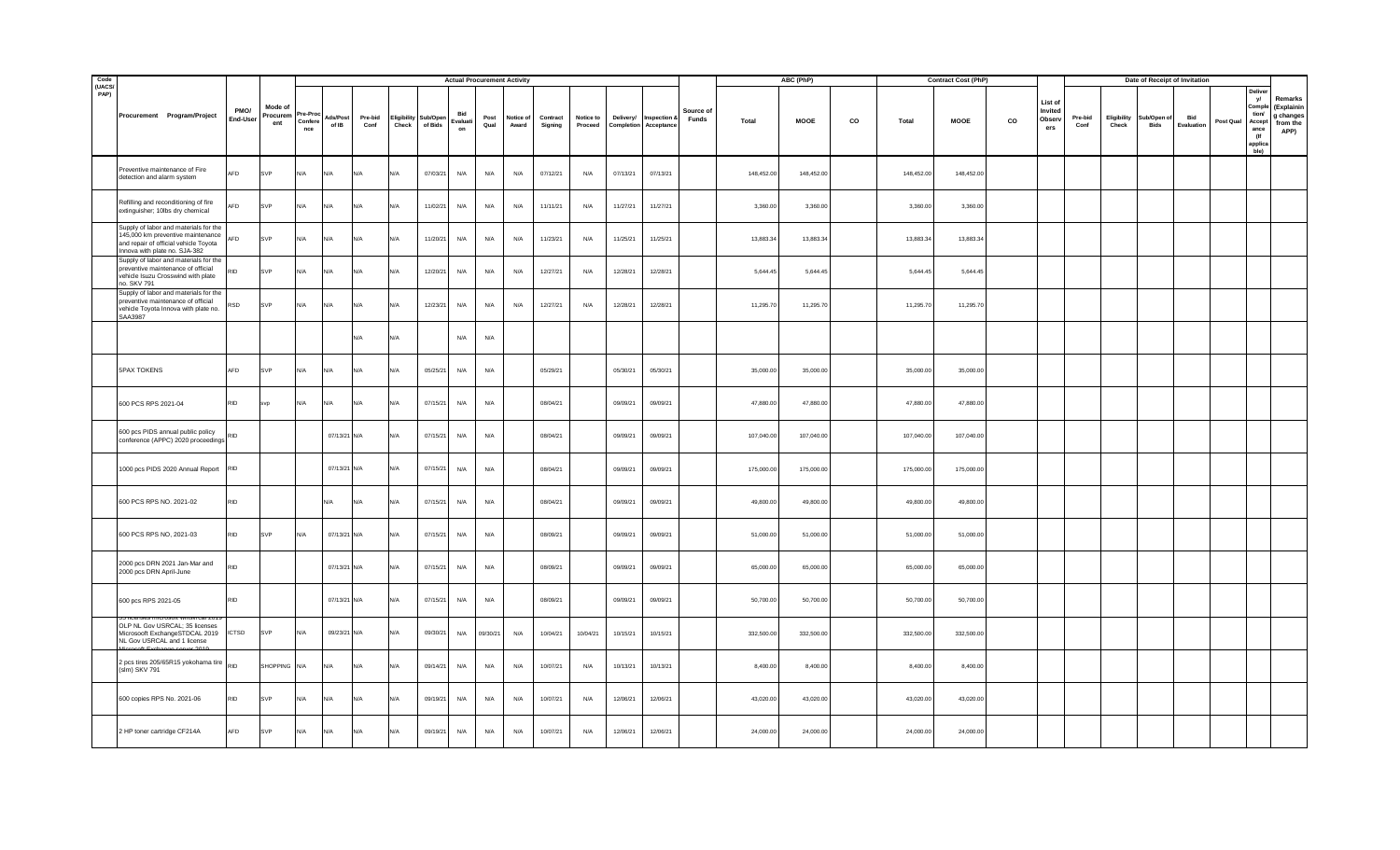| Code<br>(UACS/ |                                                                                                                      |                  |                            |                          |                   |                 |                      |                     | <b>Actual Procurement Activity</b> |              |                    |                     |                      |           |                                              |                    |            | ABC (PhP)   |            |            | <b>Contract Cost (PhP)</b> |            |                                     |                 |                      |                    | Date of Receipt of Invitation |           |                                                                           |                                                        |
|----------------|----------------------------------------------------------------------------------------------------------------------|------------------|----------------------------|--------------------------|-------------------|-----------------|----------------------|---------------------|------------------------------------|--------------|--------------------|---------------------|----------------------|-----------|----------------------------------------------|--------------------|------------|-------------|------------|------------|----------------------------|------------|-------------------------------------|-----------------|----------------------|--------------------|-------------------------------|-----------|---------------------------------------------------------------------------|--------------------------------------------------------|
| PAP)           | Procurement Program/Project                                                                                          | PMO/<br>End-User | Mode of<br>Procurem<br>ent | 're-Pro<br>Confer<br>nce | Ads/Post<br>of IB | Pre-bid<br>Conf | Eligibility<br>Check | Sub/Open<br>of Bids | Bid<br>Evaluati<br>on              | Post<br>Qual | Notice of<br>Award | Contract<br>Signing | Notice to<br>Proceed | Delivery/ | Inspection &<br><b>Completion Acceptance</b> | Source of<br>Funds | Total      | <b>MOOE</b> | CO         | Total      | <b>MOOE</b>                | co         | List of<br>Invited<br>Observ<br>ers | Pre-bid<br>Conf | Eligibility<br>Check | ub/Open of<br>Bids | Bid<br>Evaluation             | Post Qual | Delive<br>yl<br>Compl<br>tion/<br>Accept<br>ance<br>(If<br>applic<br>ble) | Remarks<br>(Explainin<br>g changes<br>from the<br>APP) |
|                | 600 copies RPS No. 2021-07                                                                                           | SVP              | SVP                        | N/A                      | N/A               | N/A             | N/l                  | 09/19/21            | N/A                                | N/A          | N/A                | 10/07/21            | N/A                  | 12/06/21  | 12/06/21                                     |                    | 47,880.00  | 47,880.00   |            | 47,880.00  | 47,880.00                  |            |                                     |                 |                      |                    |                               |           |                                                                           |                                                        |
|                | 1 year subscription The Economists<br>magazine subscription (Digital and<br>Print)                                   | RID              |                            |                          | N/A               |                 |                      | 10/13/21            |                                    |              |                    | 10/13/21            |                      | monthly   | monthly                                      |                    | 9,720.00   | 9,720.00    |            | 9,720.00   | 9,720.00                   |            |                                     |                 |                      |                    |                               |           |                                                                           |                                                        |
|                | 3 HP Toner cartridge CF214A                                                                                          | AFD              | SHOPPING                   |                          | N/A               | N/A             | N/                   | 10/07/21            | N/A                                | N/A          | N/A                | 10/21/21            | N/A                  | 10/29/21  | 10/21/21                                     |                    | 36,000.00  | 36,000.00   |            | 36,000.00  | 36,000.00                  |            |                                     |                 |                      |                    |                               |           |                                                                           |                                                        |
|                |                                                                                                                      |                  |                            |                          |                   |                 |                      |                     |                                    |              |                    |                     |                      |           |                                              |                    |            |             |            |            |                            |            |                                     |                 |                      |                    |                               |           |                                                                           |                                                        |
|                | 2 UTP network cable CAt6                                                                                             | <b>ICTSD</b>     | SHOPPING N/A               |                          | N/A               | N/A             | N/A                  | 10/07/21            | N/A                                | N/A          | N/A                | 10/21/21            | N/A                  | 10/29/21  | 10/21/21                                     |                    | 17,600.00  | 17,600.00   |            | 17,600.00  | 17,600.00                  |            |                                     |                 |                      |                    |                               |           |                                                                           |                                                        |
|                | 2000 DRN 2021 July- Sept                                                                                             | <b>RID</b>       | SVP                        | N/A                      | N/A               | N/A             | N/l                  | 10/11/21            | N/A                                | N/A          | N/A                | 10/20/21            | N/A                  | 12/06/21  | 12/06/21                                     |                    | 37,000.00  | 37,000.00   |            | 37,000.00  | 37,000.00                  |            |                                     |                 |                      |                    |                               |           |                                                                           |                                                        |
|                | 1 pc 2SM battery for SJA 382                                                                                         | AFD              | SHOPPING                   | N/A                      | N/A               | N/A             | IN/A                 | 10/15/21            | N/A                                | N/A          | N/A                | 10/20/21            | N/A                  | 11/02/21  | 11/02/21                                     |                    | 6,173.00   | 6,173.00    |            | 6,173.00   | 6,173.00                   |            |                                     |                 |                      |                    |                               |           |                                                                           |                                                        |
|                | SERVER GRADE UPS APC<br>SMC3000RMI2U SMART UPS<br>3000VA WITH 3 YRS WARRANTY                                         | <b>ICTSD</b>     | <b>SVP</b>                 | N/A                      | 09/06/21 N/A      |                 |                      | 10/08/21            | N/A                                | N/A          | N/A                | 10/20/21            | N/A                  |           |                                              |                    | 94,800.00  |             | 94,800.00  | 94,800.00  |                            | 94,800.00  |                                     |                 |                      |                    |                               |           |                                                                           |                                                        |
|                | 2pcs document scanners                                                                                               | <b>ICTSD</b>     | SVP                        | N/A                      | 09/06/21 N/A      |                 | N/A                  | 10/08/21            | N/A                                | N/A          | N/A                | 10/20/21            | N/A                  | 12/06/21  | 12/06/21                                     |                    | 79,988.00  |             | 79,988.00  | 79,988.00  |                            | 79,988.00  |                                     |                 |                      |                    |                               |           |                                                                           |                                                        |
|                |                                                                                                                      |                  |                            |                          |                   |                 |                      |                     |                                    |              |                    |                     |                      |           |                                              |                    |            |             |            |            |                            |            |                                     |                 |                      |                    |                               |           |                                                                           |                                                        |
|                | 1000 PN2021-07                                                                                                       | <b>RID</b>       | SVP                        | N/A                      | N/A               | N/A             | $N/\Delta$           | 10/11/21            | N/A                                | N/A          | N/A                | 10/27/21            | N/A                  |           |                                              |                    | 15,000.00  | 15,000.00   |            | 15,000.00  | 15,000.00                  |            |                                     |                 |                      |                    |                               |           |                                                                           |                                                        |
|                | 1000 PN2021-08                                                                                                       | <b>RID</b>       | SVP                        | N/A                      | N/A               | N/A             | N/A                  | 10/11/21            | N/A                                | N/A          | N/A                | 10/27/21            | N/A                  |           |                                              |                    | 11,000.00  | 11,000.00   |            | 11,000.00  | 11,000.00                  |            |                                     |                 |                      |                    |                               |           |                                                                           |                                                        |
|                | 1000 PN2021-09                                                                                                       | <b>RID</b>       | SVP                        | N/A                      | N/A               | N/A             | N/A                  | 10/11/21            | N/A                                | N/A          | N/A                | 10/27/21            | N/A                  |           |                                              |                    | 11,000.00  | 11,000.00   |            | 11,000.00  | 11,000.00                  |            |                                     |                 |                      |                    |                               |           |                                                                           |                                                        |
|                | coaster, vintage coffee grinder, coffee<br>french press, coffee beans, and<br>coffee grounds, with box and PIDS      | <b>RSD</b>       | SVP                        | N/A                      | N/A               | N/A             | N/A                  | 10/25/21            | N/A                                | N/A          | N/A                | 10/27/21            | N/A                  | 11/19/21  | 11/19/21                                     |                    | 43,725.00  | 43,725.00   |            | 43,725.00  | 43,725.00                  |            |                                     |                 |                      |                    |                               |           |                                                                           |                                                        |
|                | 1 synology expansion unit<br>RX1217sas for Synology SA3400<br><b>NAS</b>                                             | <b>ICTSD</b>     | SVP                        | N/A                      | 09/29/21 N/A      |                 | N/A                  | 10/05/21            | N/A                                | N/A          | N/A                | 11/03/21            | N/A                  |           |                                              |                    | 464,500.00 | 464,500.00  |            | 464,500.00 | 464,500.00                 |            |                                     |                 |                      |                    |                               |           |                                                                           |                                                        |
|                | 5 rackpower distribution unit (PDU)<br>switched IU, 16A-AP7921 Rack PDU ICTSD<br>Switched, 1U, 16A, 208/230V (8) C13 |                  | SVP                        | N/A                      | 09/29/21 N/A      |                 | N/A                  | 10/05/21            | N/A                                | N/A          | N/A                | 11/04/21            | N/A                  | 12/06/21  | 12/06/21                                     |                    | 203,700.00 |             | 203,700.00 | 203,700.00 |                            | 203,700.00 |                                     |                 |                      |                    |                               |           |                                                                           |                                                        |
|                | 1000copies PN 2021-05 and 1000<br>copies 2021-06                                                                     | <b>RID</b>       | SVP                        | N/A                      | N/A               | N/A             |                      | 10/28/21            | N/A                                | N/A          | N/A                | 11/08/21            | N/A                  | 12/06/21  | 12/06/21                                     |                    | 30,000.00  | 30,000.00   |            | 30,000.00  | 30,000.00                  |            |                                     |                 |                      |                    |                               |           |                                                                           |                                                        |
|                | 1 lateral filing cabinet 3<br>layers/drawers ; gauge 22                                                              | OP               | SVP                        | N/A                      | N/A               | N/A             | N/A                  | 11/08/21            | N/A                                | N/A          | N/A                | 11/11/21            | N/A                  | 11/17/21  | 11/17/21                                     |                    | 11,330.00  | 11,330.00   |            | 11,330.00  | 11,330.00                  |            |                                     |                 |                      |                    |                               |           |                                                                           |                                                        |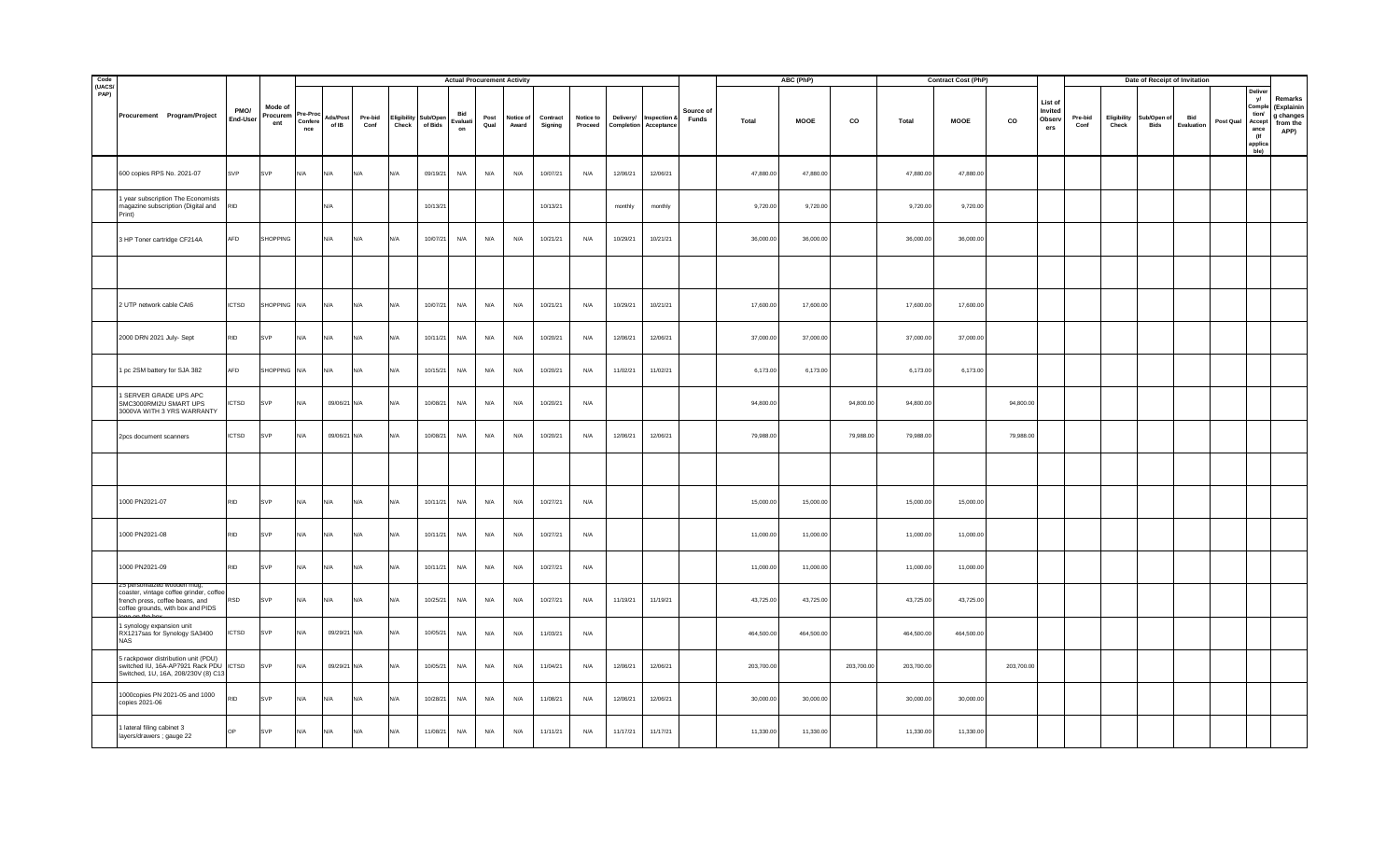| Code<br>(UACS/ |                                                                                                                       |                  |                            |                          |                   |                 |                             |                     | <b>Actual Procurement Activity</b> |              |                    |                     |                      |           |                                              |                    |              | ABC (PhP)    |    |              | <b>Contract Cost (PhP)</b> |    |                                    |                 |                      | Date of Receipt of Invitation |                   |           |                                                                            |                                                        |
|----------------|-----------------------------------------------------------------------------------------------------------------------|------------------|----------------------------|--------------------------|-------------------|-----------------|-----------------------------|---------------------|------------------------------------|--------------|--------------------|---------------------|----------------------|-----------|----------------------------------------------|--------------------|--------------|--------------|----|--------------|----------------------------|----|------------------------------------|-----------------|----------------------|-------------------------------|-------------------|-----------|----------------------------------------------------------------------------|--------------------------------------------------------|
| PAP)           | Procurement Program/Project                                                                                           | PMO/<br>End-User | Mode of<br>Procurem<br>ent | 're-Pr<br>Confere<br>nce | Ads/Post<br>of IB | Pre-bid<br>Conf | <b>Eligibility</b><br>Check | Sub/Open<br>of Bids | Bid<br>Evaluati<br>on              | Post<br>Qual | Notice of<br>Award | Contract<br>Signing | Notice to<br>Proceed | Delivery/ | Inspection &<br><b>Completion Acceptance</b> | Source of<br>Funds | <b>Total</b> | MOOE         | CO | <b>Total</b> | MOOE                       | co | List of<br>Invited<br>Obser<br>ers | Pre-bid<br>Conf | Eligibility<br>Check | Sub/Open of<br>Bids           | Bid<br>Evaluation | Post Qual | Delive<br>yl<br>Comple<br>tion<br>Accept<br>ance<br>(If<br>applica<br>ble) | Remarks<br>(Explainin<br>g changes<br>from the<br>APP) |
|                | 600 copies RPS 2021-08                                                                                                | <b>RID</b>       | SVP                        | N/A                      | N/A               | <b>AVA</b>      | N/A                         | 11/15/21            | N/A                                | N/A          | N/A                | 11/15/21            | N/A                  |           |                                              |                    | 42,060.00    | 42,060.00    |    | 42,060.00    | 42,060.00                  |    |                                    |                 |                      |                               |                   |           |                                                                            |                                                        |
|                | 1000 copies PN 2021-10                                                                                                | <b>RID</b>       | SVP                        | N/A                      | N/A               | N/A             | $N/\Delta$                  | 11/12/21            | N/A                                | N/A          | N/A                | 11/16/21            | N/A                  | 12/09/21  | 12/09/21                                     |                    | 15,250.00    | 15,250.00    |    | 15,250.00    | 15,250.00                  |    |                                    |                 |                      |                               |                   |           |                                                                            |                                                        |
|                | 1 suppky and installation of 2SM<br>battery for SKV 791                                                               | <b>RID</b>       | SVD                        | N/A                      | N/A               | N/A             | N/A                         | 11/16/21            | N/A                                | N/A          | N/A                | 11/16/21            | N/A                  | 11/18/21  | 11/18/21                                     |                    | 6,800.00     | 6,800.00     |    | 6,800.00     | 6,800.00                   |    |                                    |                 |                      |                               |                   |           |                                                                            |                                                        |
|                | 1 LOT MICROSOFT 365<br>PRODUCTIVTIY SUITES CLOUD<br>SUBSCRIPTION (NUSINESS<br>PREMIUM FOR 1 YEAR)                     | <b>ICTSD</b>     | . BIDDING                  | 10/11/21                 | 10/12/21          | 10/19/21        |                             |                     | 11/02/21 11/02/21                  | 11/04/21     | 11/11/21           | 11/18/21            | 11/19/21             | 12/06/21  | 12/06/21                                     |                    | 1,648,640.00 | 1,648,640.00 |    | 1,648,640.00 | 1,648,640.00               |    | $\overline{\mathbf{3}}$            | 44482           | 44482                | 44482                         | 44482             | 44482     |                                                                            |                                                        |
|                | 43 UNITS OF AIR IONIZER AND<br>PIRIFIER (3 FOR 24 SQM; 19 FOR<br>30SQM; 8 FOR 45SQM; 8 FOR<br>60SQM AND 5 FOR 120SQM) | AFD              | SVP                        | N/A                      | 10/20/21 N/A      |                 | N/A                         | 10/21/21            | N/A                                | N/A          | N/A                | 11/23/21            | N/A                  | 11/29/21  | 11/29/21                                     |                    | 793,350.00   | 793,350.00   |    | 793,350.00   | 793,350.00                 |    |                                    |                 |                      |                               |                   |           |                                                                            |                                                        |
|                | 2 PCS 205/65r15 YOKOHAMA TIRE RID                                                                                     |                  | SVP                        | N/A                      | N/A               | N/A             | N/A                         | 11/18/21            | N/A                                | N/A          | N/A                | 11/23/21            | N/A                  | 11/29/21  | 11/29/21                                     |                    | 9,000.00     | 9,000.00     |    | 9,000.00     | 9,000.00                   |    |                                    |                 |                      |                               |                   |           |                                                                            |                                                        |
|                | various ICT supplies                                                                                                  | <b>ICTSD</b>     | SVP                        | N/A                      | N/A               | N/A             | N/A                         | 11/23/21            | N/A                                | N/A          | N/A                | 11/23/21            | N/A                  | 11/29/21  | 11/29/21                                     |                    | 47,645.00    | 47,645.00    |    | 47,645.00    | 47,645.00                  |    |                                    |                 |                      |                               |                   |           |                                                                            |                                                        |
|                | 2 battery for Dell XPS 13 9380 i7-<br>8565u 8G Touch Notebook                                                         | CTSD             | iVP                        | N/A                      | N/A               | <b>VA</b>       |                             | 11/20/21            | N/A                                | N/A          | N/A                | 11/23/21            | N/A                  |           |                                              |                    | 12,950.00    | 12,950.00    |    | 12,950.00    | 12,950.00                  |    |                                    |                 |                      |                               |                   |           |                                                                            |                                                        |
|                | VARIOUS BOOKS                                                                                                         | <b>RID</b>       | SVP                        | N/A                      | N/A               | N/A             | IN/A                        | 11/12/21            | N/A                                | N/A          | N/A                | 11/24/21            | N/A                  |           |                                              |                    | 57,780.00    | 57,780.00    |    | 57,780.00    | 57,780.00                  |    |                                    |                 |                      |                               |                   |           |                                                                            |                                                        |
|                | VARIOUS BOOKS                                                                                                         | <b>RID</b>       | SVP                        | N/A                      | N/A               | N/A             | N/A                         | 11/12/21            | N/A                                | N/A          | N/A                | 11/24/21            | N/A                  |           |                                              |                    | 23,890.00    | 23,890.00    |    | 23,890.00    | 23,890.00                  |    |                                    |                 |                      |                               |                   |           |                                                                            |                                                        |
|                | 1 lot public cloud service subscription<br>(Microsoft Azure)                                                          | <b>ICTSD</b>     | SVP                        | N/A                      | 10/22/21 N/A      |                 | N/A                         | 10/25/21            | N/A                                | N/A          | N/A                | 11/26/21            | N/A                  |           |                                              |                    | 430,000.00   | 430,000.00   |    | 430,000.00   | 430,000.00                 |    |                                    |                 |                      |                               |                   |           |                                                                            |                                                        |
|                | 1 year subscription to ithenticate Pro<br>Edition with 150 submissions with<br>online training package                | <b>RID</b>       | DCONT                      | N/A                      | 10/12/21 N/A      |                 | N/A                         | 10/12/21            | N/A                                | N/A          | N/A                | 11/26/21            | N/A                  | 11/27/27  | 11/27/21                                     |                    | 392,720.00   | 392,720.00   |    | 392,720.00   | 392,720.00                 |    |                                    |                 |                      |                               |                   |           |                                                                            |                                                        |
|                | 2 extertnal drive 2TB capacity                                                                                        | <b>ICTSD</b>     | SVP                        | N/A                      | N/A               | N/A             |                             | 12/07/21            | N/A                                | N/A          | N/A                | 12/09/21            | N/A                  |           |                                              |                    | 9,000.00     | 9,000.00     |    | 9,000.00     | 9,000.00                   |    |                                    |                 |                      |                               |                   |           |                                                                            |                                                        |
|                | 6 gift packs/tokens                                                                                                   |                  |                            | N/A                      | N/A               |                 |                             |                     | N/A                                | N/A          | N/A                |                     |                      |           |                                              |                    | 36,000.00    | 36,000.00    |    | 36,000.00    | 36,000.00                  |    |                                    |                 |                      |                               |                   |           |                                                                            |                                                        |
|                | 10 electronic ballast 2 x 28W                                                                                         | AFD              | SVP                        | N/A                      | N/A               | N/A             | N/A                         | 12/06/21            | N/A                                | N/A          | N/A                | 12/09/21            | N/A                  | 12/21/21  | 12/21/21                                     |                    | 5,200.00     | 5,200.00     |    | 5,200.00     | 5,200.00                   |    |                                    |                 |                      |                               |                   |           |                                                                            |                                                        |
|                | 1 Dell XPS power Adaptor                                                                                              | <b>ICTSD</b>     | SVP                        | N/A                      | N/A               | N/A             | N/A                         | 12/02/21            | N/A                                | N/A          | N/A                | 12/09/21            | N/A                  |           |                                              |                    | 6,000.00     | 6,000.00     |    | 6,000.00     | 6,000.00                   |    |                                    |                 |                      |                               |                   |           |                                                                            |                                                        |
|                | 600 copiesPJD 45 (2018) Number1                                                                                       | <b>RID</b>       | SVP                        | N/A                      | 11/22/21 N/A      |                 |                             | 11/29/21            | N/A                                | N/A          | N/A                | 12/27/21            | N/A                  |           |                                              |                    | 117,000.00   | 117,000.00   |    | 117,000.00   | 117,000.00                 |    |                                    |                 |                      |                               |                   |           |                                                                            |                                                        |
|                | Rack Mounted UPS 1U                                                                                                   | <b>ICTSD</b>     | SVP                        | N/A                      | 11/22/21 N/A      |                 | N/A                         | 11/29/21            | N/A                                | N/A          | N/A                | 12/27/21            | N/A                  |           |                                              |                    | 211,764.00   | 211,764.00   |    | 211,764.00   | 211,764.00                 |    |                                    |                 |                      |                               |                   |           |                                                                            |                                                        |